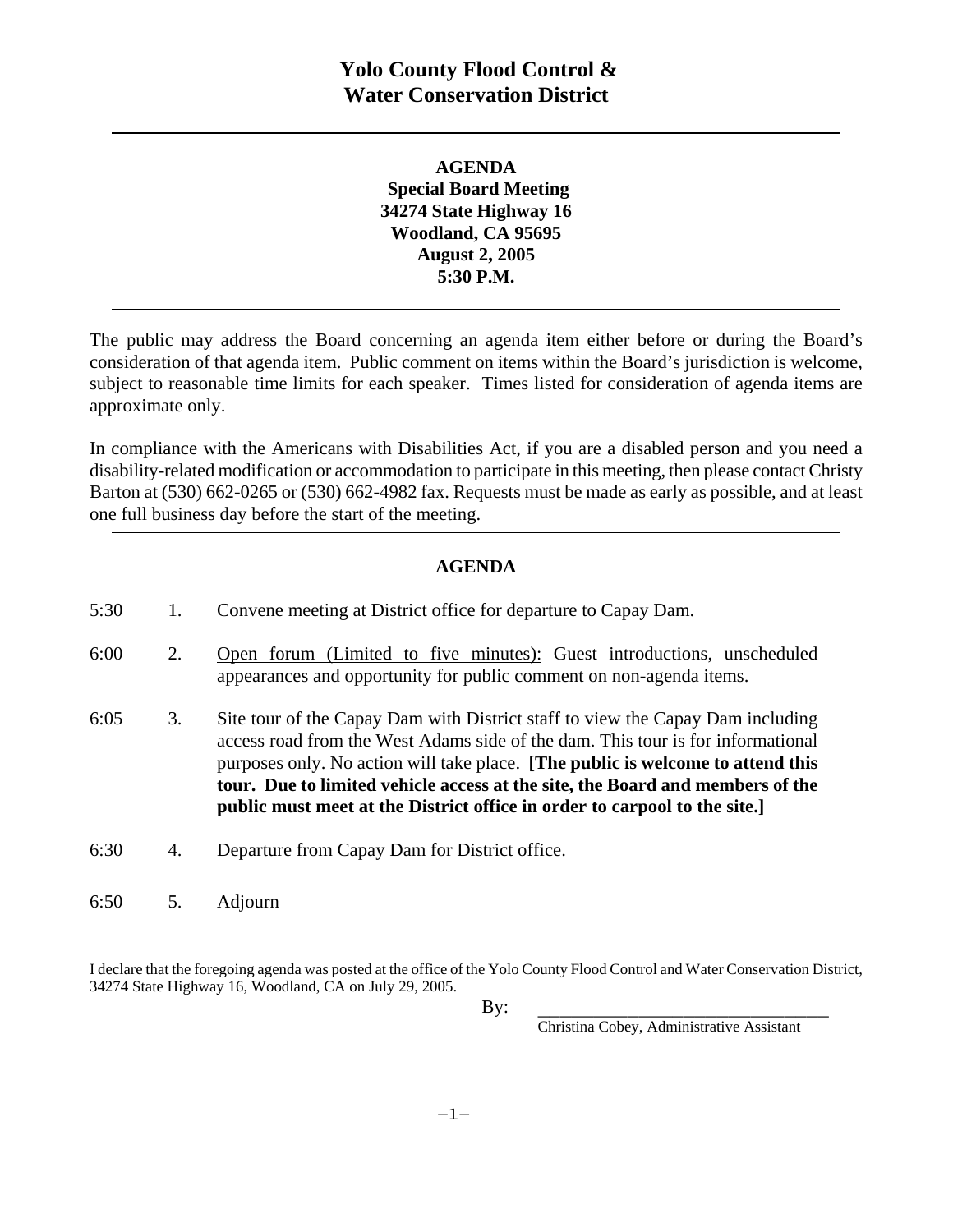#### REGULAR BOARD MEETING MINUTES August 2, 2005

The regular August meeting of the Board of Directors of the Yolo County Flood Control and Water Conservation District was held at 7:00 p.m. on August 2, 2005 at its regular place of business, 34274 State Highway 16, Woodland, California. Chair Brice convened the meeting with Directors Scheuring, Rominger and Vink present. Also in attendance were:

District Staff and Consultants Tim O'Halloran, General Manager Christy Barton, Assistant General Manager Mike Horgan, Engineer Jennifer Reed, Project Manager Max Stevenson, Water Resources Associate Ryan Bezzera, Legal Counsel Francis Borcalli, Engineering Consultant

## **Members of the Public**

Bob Schneider, Cache Creek Wild David Pratt Duane Chamberlain, Yolo County Supervisor Don Rominger, Retired District Director Frank Sieferman, Sr., Past Yolo County Supervisor Lynell Pollock, Past Yolo County Supervisor Petrea Marchand, Yolo County George Phillips, Conaway Preservation Group Steve Gidaro, Conaway Preservation Group Tovey Geizentanner, Conaway Preservation Group

## **MINUTES**

**M/S/C** approved the minutes of the July 5, 2005 Regular and July 5, 2005 Special Board meetings as mailed.

## **OPEN FORUM**

Chair Brice acknowledged the members of the public in attendance.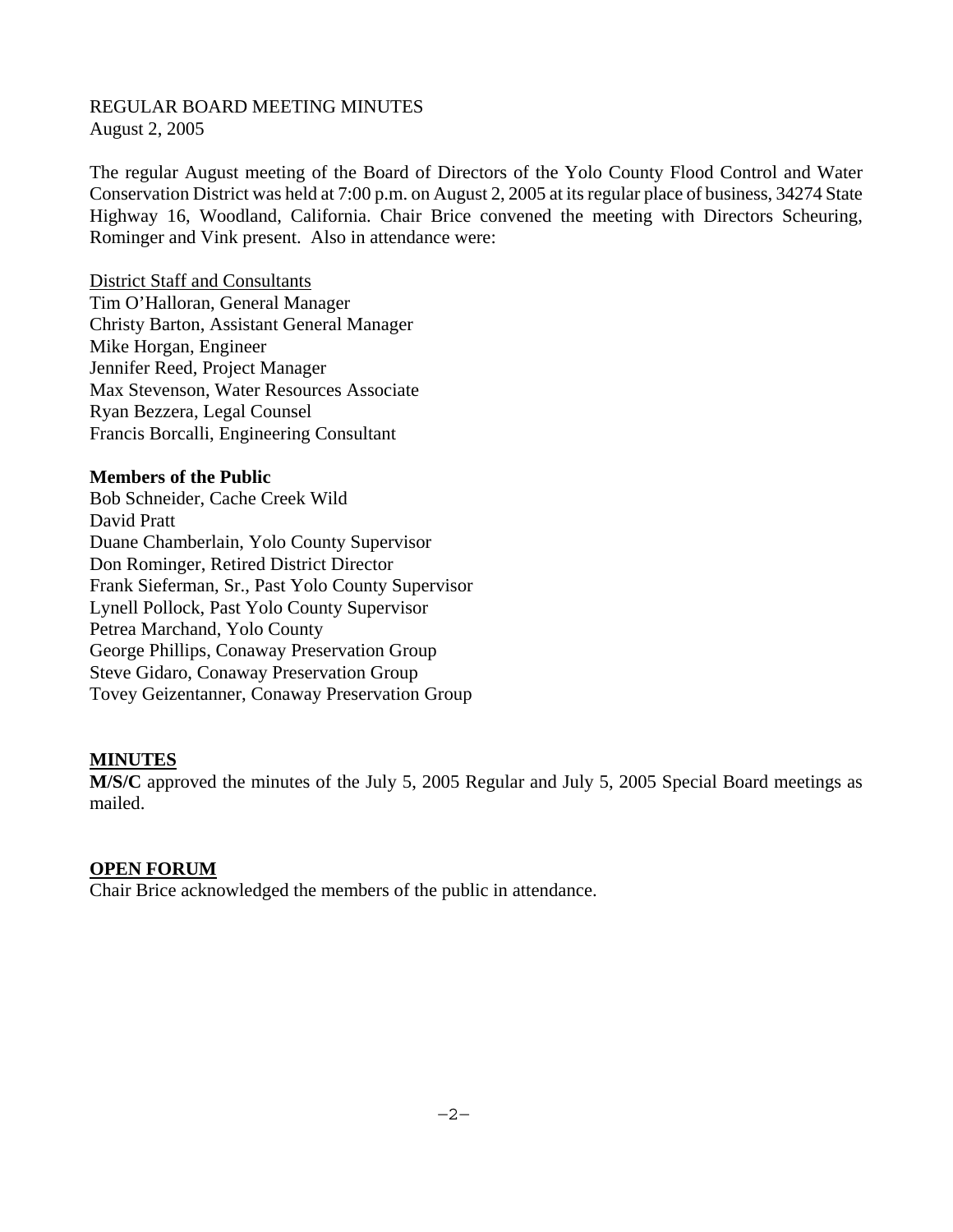# **CONAWAY RANCH**

Mr. O'Halloran introduced representatives of the Conaway Preservation Group (CPG) who had requested an opportunity to address the Board regarding their plans for the Conaway Ranch property. Mr. Phillips, on behalf of the group, stated the CPG owns the Conaway Ranch and they have been speaking to various groups about its activities. He stated that:

- The CPG ownership consists primarily of developers and includes one non-profit organization;
- The group was interested in purchasing the ranch prior to the initiation of the eminent domain process by Yolo County;
- The group is made up of waterfowl enthusiasts;
- The partners are pursuing farming, and wildlife activities, and are seeking conservation and habitat easements for income; and
- They have no intention to develop the ranch.

Mr. Phillips described CPG's objections to the Yolo County condemnation process and to AB 1747. He asked the District to reconsider its support for AB 1747 on the basis that no court decision has yet confirmed Yolo County's right to use eminent domain to acquire the ranch property.

The Board raised a number of questions, to which Mr. Phillips responded:

- CPG has no interest in selling water outside of Yolo County;
- CPG is willing to meet with the County to work out ways for CPG to keep the property and meet Yolo County's needs;
- Area wide mitigation easements/credits and flood protection values are income options should conservation easement sales fail; and
- Possibility of easement sales during eminent domain proceedings is questionable.

Mr. Gidaro stated that CPG is asking folks to stay neutral and neither support nor oppose AB 1747 at this time.

## **GROUNDWATER MANAGEMENT PLAN PUBLIC HEARING**

At 7:48 p.m., Chair Brice opened the public hearing on the District's intention to prepare a groundwater management plan.

Mr. Stevenson described the process to bring the District's current Water Management Plan (WMP) into compliance with AB 3030 and SB 1938. With a compliant Groundwater Management Plan (GWMP), the District would become eligible to receive State funding from the Department of Water

Resources. Public input, Basin Management Objectives (BMOs) and documentation are some of the components needed to bring the WMP into compliance for a GWMP.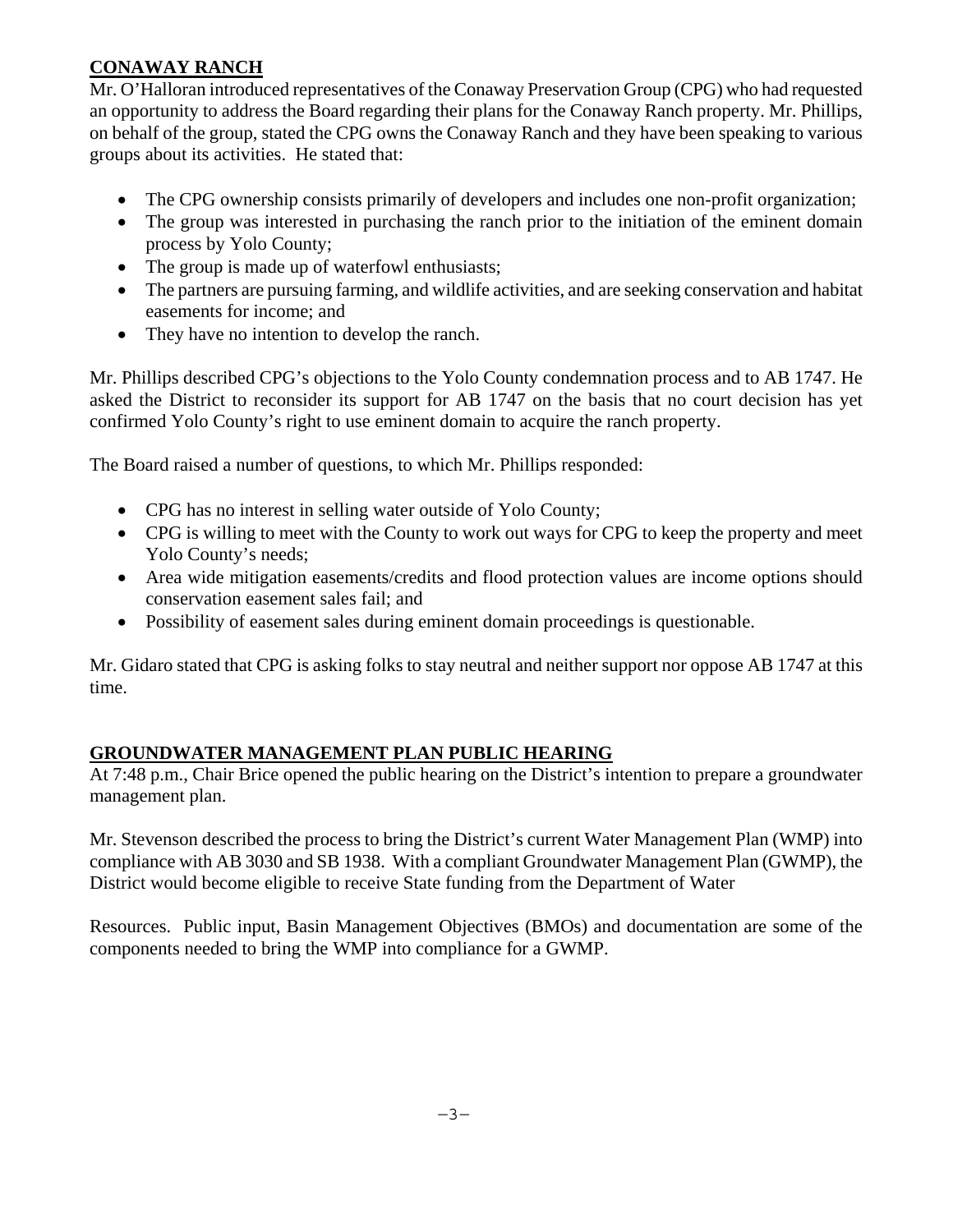Mr. Stevenson outlined current District groundwater activities which include:

- Conducting over 640 well water level measurements per year;
- Preparation of an annual groundwater conditions report;
- Annual water quality monitoring within the District and outside the cities;
- Completion of an AB 303 report in 2004;
- Water well owner outreach;
- Well location mapping;
- Water resources information data base creation; and
- Groundwater modeling.

Chair Brice then opened the hearing to the public. She stated the purpose of the hearing was to give persons interested in the opportunity to present their comments to the Board and that notice had been given as required by law. She then requested comments from the public.

Mrs. Marchand and Mr. Schneider complimented the District on its action to pursue a compliant GWMP.

Ms. Pollock stated that the District's work was being well coordinated with the countywide Integrated Regional Water Management Plan. She also asked about the area for which the District would prepare GWMP components. Mr. Stevenson advised that the area to be used would be within the District's boundaries. He also advised that additional areas can be added and that draft BMOs would be developed through the public input process.

Chair Brice asked if any person had provided oral or written comments to the office prior to the meeting. Nothing had been received. Board discussion followed on various aspects of GWMP development.

There being no further comment to be received, the public hearing was closed.

**M/S/C** adoption of Resolution 05.10 of Intention to Prepare a Groundwater Management Plan.

## **BOARD SELECTION OF OFFICERS**

Mr. O'Halloran outlined recommended modifications to the existing Rules of Proceedings' (ROP) Rule 1 that would establish a procedure for cycling a new Board appointee into the rotation for officers of the Board and would update ROP language regarding titles.

**M/S/C** adoption of the recommended changes to ROP Rule 1 and an overall update of the Proceedings changing all references from Chairman and Vice-Chairman to Chair and Vice-Chair respectively.

# **ASSOCIATION OF CALIFORNIA WATER AGENICES (ACWA)**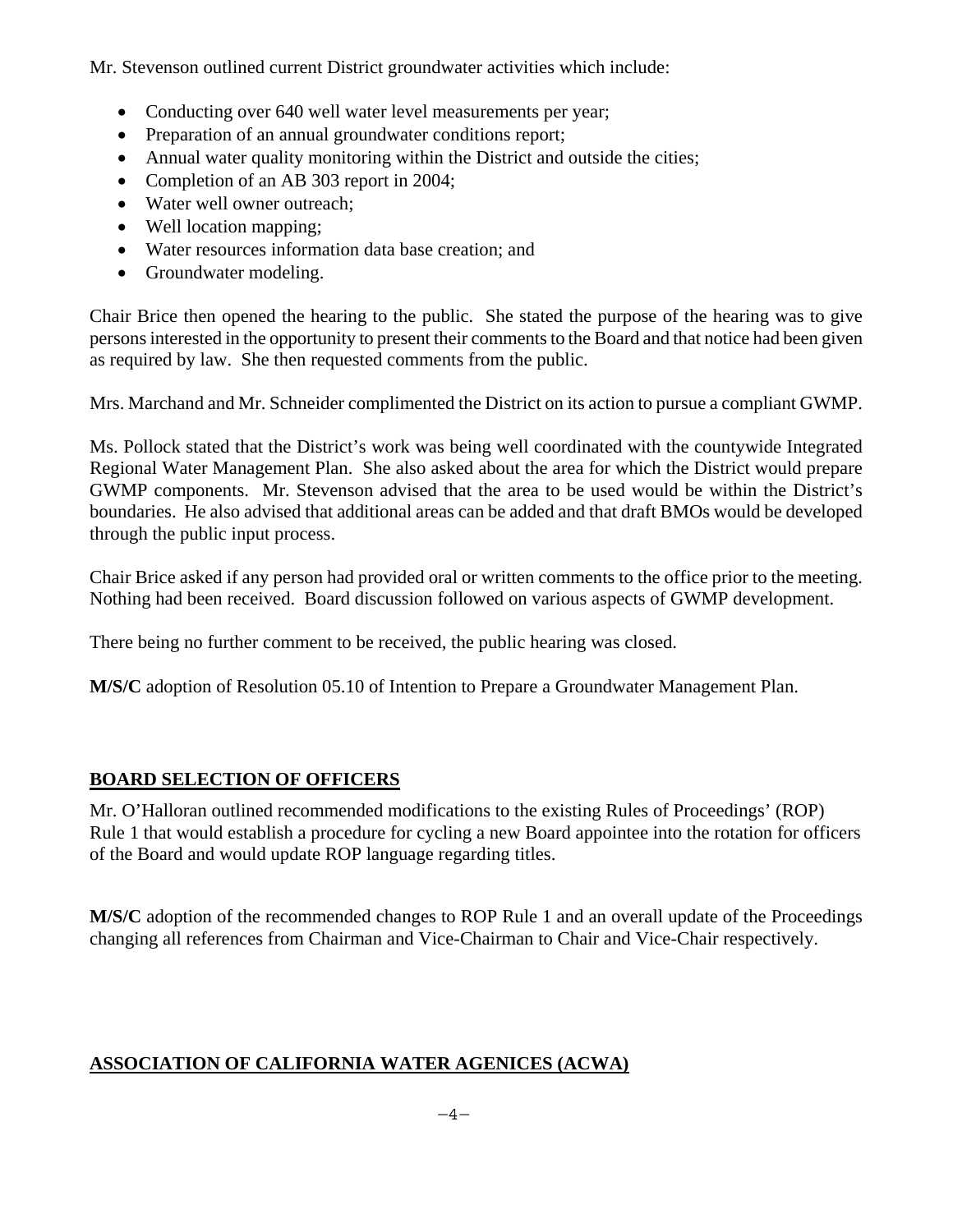Mr. O'Halloran advised that the District had received a request for support from Glen Peterson of the Las Virgenes Municipal Water District, for his nomination for Vice-President of ACWA. He also reported on Mr. Peterson's qualifications.

Board discussion followed.

**M/S/C** adopted Resolution 05.11 supporting the Nomination of Glen Peterson for Vice-President of ACWA.

## **INDIAN VALLEY DAM EMERGENCY ACTION PLAN**

Mrs. Barton reported that the District recently conducted both tabletop and functional tests (as required by the Federal Energy Regulatory Commission) of its Indian Valley Dam Emergency Action Plan (EAP) procedures. She advised that the tests were well received and constructive.

She also reported that the EAP is reviewed and tested annually and that a full tabletop exercise with other agencies participating is required every 5 years.

Board discussion followed.

## **WINTERS CANAL LINER FAILURE STATUS**

Mr. Horgan provided a status report on the Winters Canal liner resolution process. He stated that since legal counsel has advised that pursuit of breach of contract monetary damages would probably be unsuccessful unless the District first allows the contractor an opportunity to replace the liner. Staff is currently assessing potential replacement sites. He also stated that staff is looking at potential alternatives to District acceptance of a replacement liner.

## **DIRECTORS' REPORTS**

Director Brice provided an update on activities of the personnel committee.

Director Scheuring advised that the Water Resources Association of Yolo County (WRA) Technical Committee continues to work on the IRWMP. He also reported on the upcoming State Assembly Water, Park & Wildlife Committee hearing to discuss City of Woodland flood control issues.

Director Vink reported that the Northern California Water Association (NCWA) is preparing a \$40 million IRWMP.

Board discussion followed regarding the impacts of NCWA's efforts on the WRA's similar project and on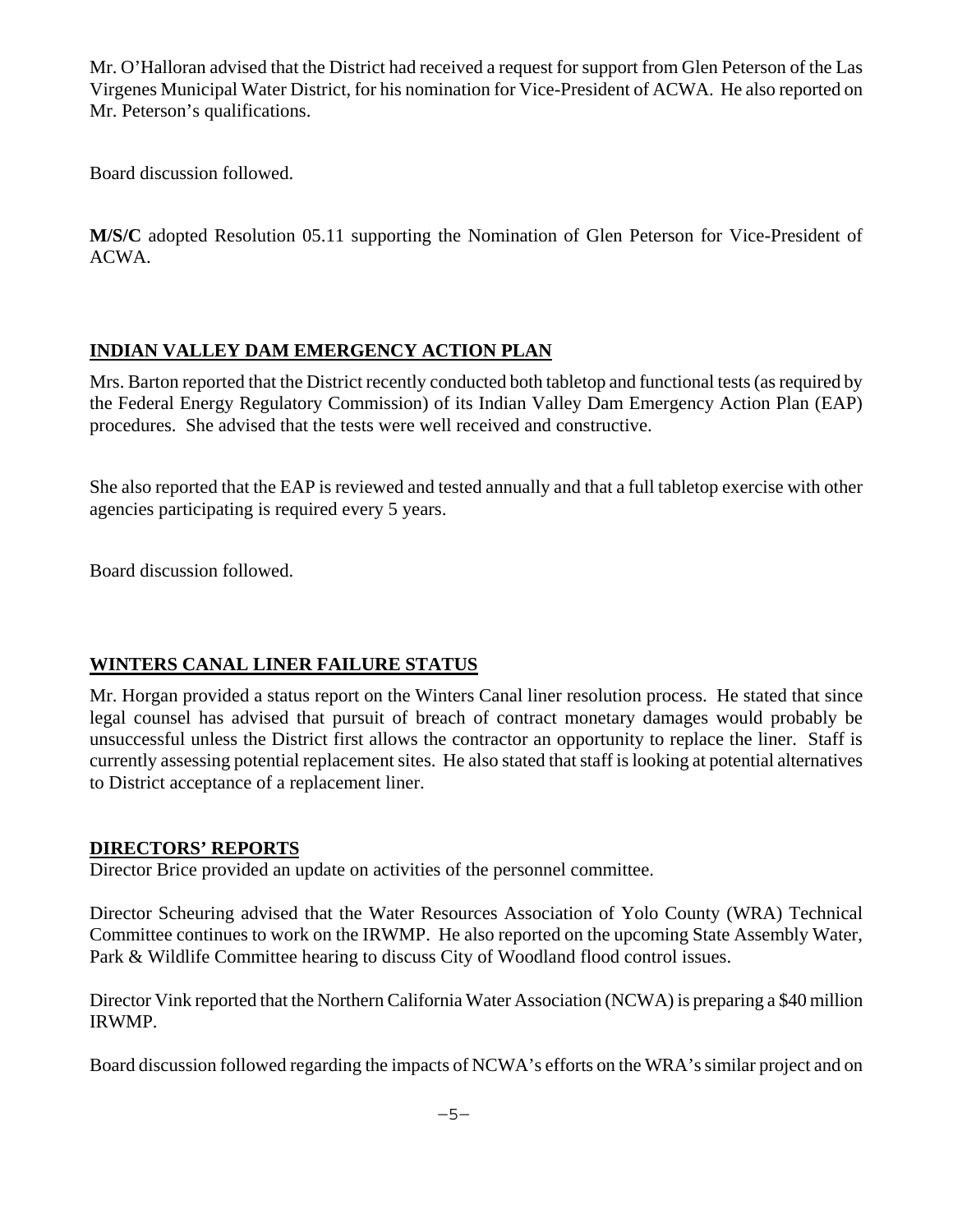availability of implementation funding.

## **ATTORNEY'S REPORT**

Mr. Bezzera reported that: SB 1328 was being considered by the Senate Appropriations Committee; AB 1747 was on the floor; and SB 820 was in the Assembly Appropriations Committee.

## **GENERAL MANAGER'S REPORT**

Special Board Meeting of August 2, 2005: Mr. O'Halloran highlighted the earlier tour of the Capay Dam and West Adams Canal facilities. The tour included stops along the canal, the Hungry Hollow Canal heading and the Capay Dam. At the dam, Mr. Horgan provided an overview of the 2003 work to repair a failed portion of the dam apron and the erosion along the downstream edge of the apron.

General Activities: Mr. O'Halloran advised that District ditchtenders have reported recent occurrences of customers using District water without placing orders. He stated that the District Rules and Regulations will need to be enforced and that a notice to customers about the requirements will be prepared to inform those who are unaware.

Madison Wall Update: Mrs. Barton advised that Yolo County has received a verbal time extension for retention of the Madison flood wall from the new landowner.

Operations, Maintenance and Water Conditions: Mr. O'Halloran provided an overview of current operations, maintenance and water conditions. He advised that, due to this year's weather patterns, water sales income would be about \$200,000 less than the budgeted amount.

Board and staff discussion followed on projected income, general water storage, carry-over storage and flood pool requirements.

## **GENERAL DISCUSSION**

Mr. Bezzera reported on Mr. O'Halloran's recent participation in National Public Radio program on water issues.

Chair Brice asked whether the District was continuing with its newsletter. Mr. O'Halloran stated that a consultant will be preparing a newsletter on a quarterly basis.

Director Vink requested a future presentation on invasive plant species affecting the District's water facilities.

Chair Brice requested a presentation on the Colusa Basin Drain study.

## **PAYMENT OF THE BILLS**

**M/S/C** after review, approved the following claims for payment: